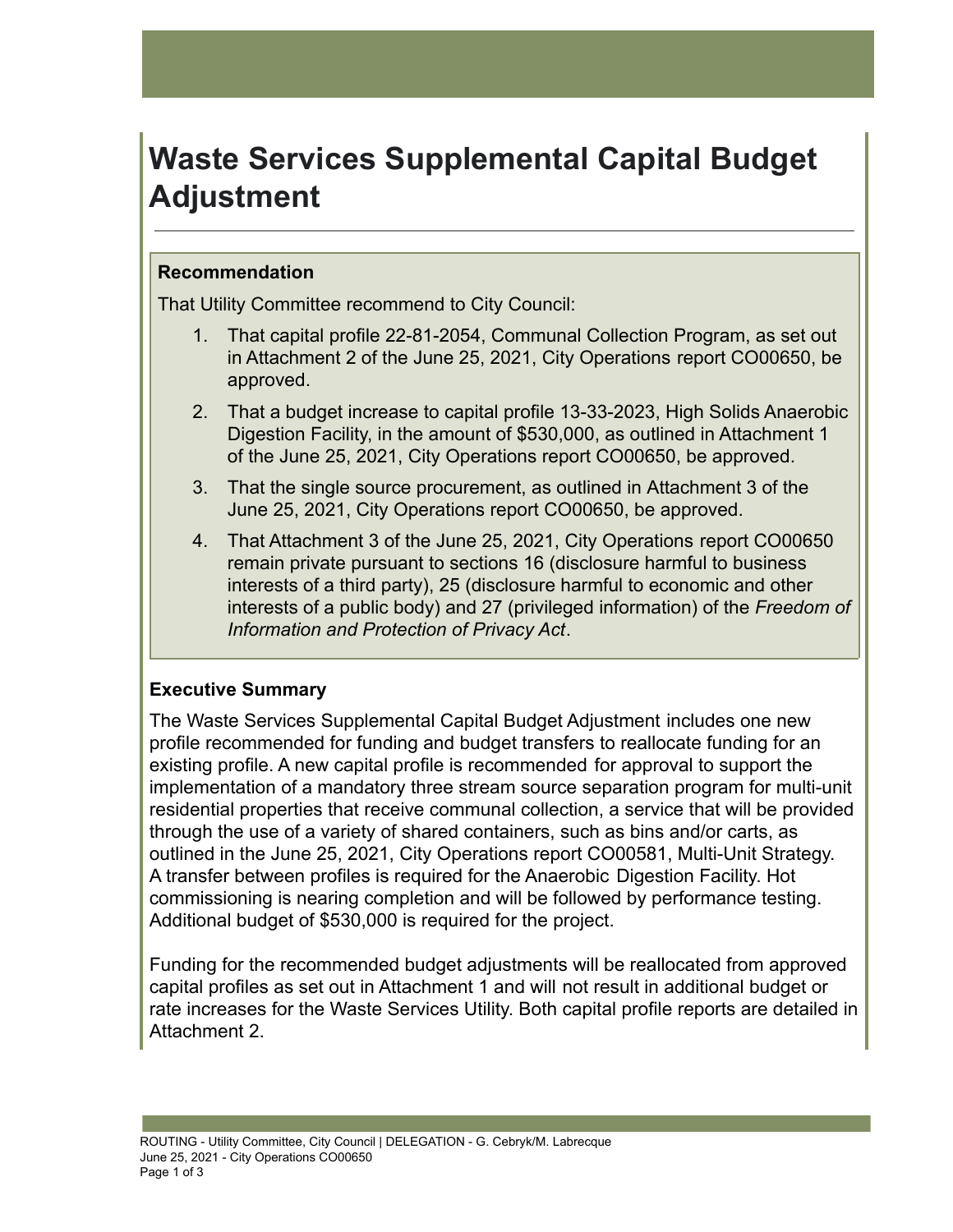# **Report**

#### **New Profile Recommended for Funding**

The new capital profile request for 22-81-2054 Communal Collection Program supports the development of mandatory three stream source separation for multi-unit properties that receive communal collection, a service that will be provided through the use of a variety of shared containers, such as bins and/or carts, as outlined in the June 25, 2021, City Operations report CO00581, Multi-Unit Strategy. This program is necessary to increase source separation of waste throughout the community and progress toward the 90 percent waste diversion target as set out in the 25-year Waste Strategy.

Funding requirements for 2022 of \$5,918,000 will be transferred from existing approved budget as follows:

- \$5,268,000 of Waste Services retained earnings from Waste Services' Vehicles & Equipment profile CM-81-2048; and
- \$650,000 of self-liquidating debentures from Waste Containers profile CM-81-2005.

Budget for 2023 onwards is requested as a new funding requirement and will reduce future needs in Waste Services' vehicles and containers composite profiles.

#### **Recosting Profile**

The Anaerobic Digestion Facility was approved by City Council in 2013 to process municipal solid waste and to produce high quality compost and biogas. The project outcome was to build a facility capable of processing 40,000 tonnes of organic waste per year and to make heat and electricity as a byproduct of the process.

Construction on the facility started in 2016 and the facility was originally intended to be fully commissioned by 2018. After previous commissioning delays associated with a relatively novel, high risk and complex facility, the Anaerobic Digestion Facility has resumed hot commissioning, which is nearing completion. This stage will be followed by performance testing. Additional budget is required for the project in the amount of \$530,000 as set out in Attachment 3.

There are no financial impacts from this adjustment as the funding required from this budget adjustment will be transferred from Waste Services Project Delivery (Integrated Infrastructure Services) composite profile CM-81-2045.

#### **Financial Implications and Budget**

Funding for the recommended budget adjustments will be reallocated from approved capital profiles and will not result in additional budget or rate increases for the Waste Services Utility.